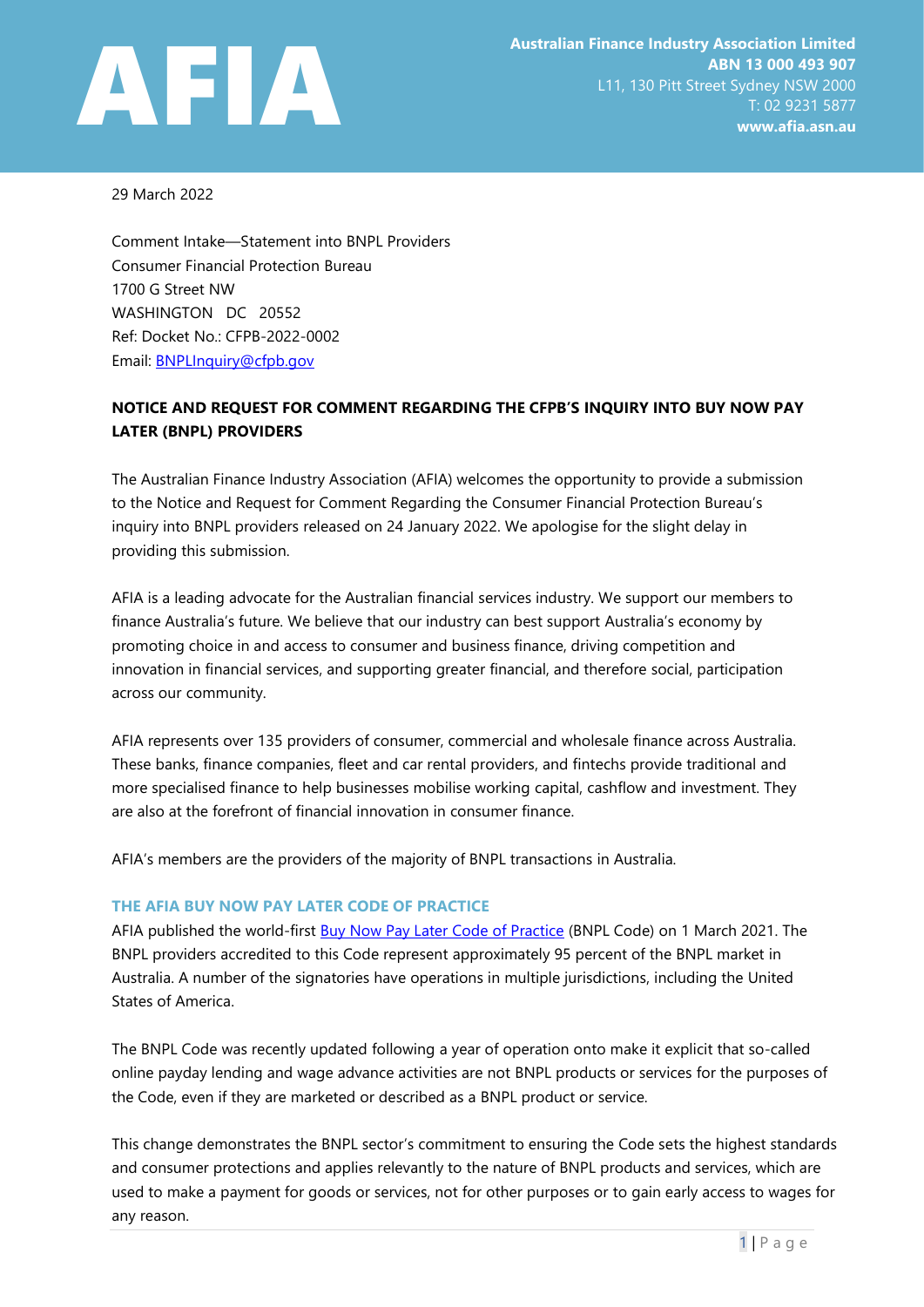The BNPL Code is a leading initiative in the BNPL sector and has been designed as a dynamic framework to enable the BNPL sector to take a proactive approach to dealing with and capturing industry and other developments as well as increasing consumer protections.

It is important to highlight that the BNPL Code goes above and beyond existing legislative requirements in Australia. It sets best practice standards for the sector and strengthens protections for customers, while preserving customer choice to make purchases and payments in a way that suits their needs and preferences.

More information about the BNPL Code is set out in the attachment to this letter and is available on our [BNPL Code website.](https://afia.asn.au/AFIA-Buy-Now-Pay-Later-Code-of-Practice) We would be happy to discuss any aspect of the Code in more detail if this would assist your inquiry and supplement details provided directly to you from some BNPL providers.

## **OUR SUBMISSION**

AFIA believes that legal and regulatory frameworks should be enhanced and modernised to remain agile, with the flexibility to continue evolving as markets and customer expectations do.

AFIA also supports regulation that is proportionate, scalable, and targeted. We believe that the role of government is to provide strategic direction to ensure regulatory oversight of the payments ecosystem is fit for the future, evidence-based, and is flexible to respond to new and emerging products. This will ensure that self-regulation remains an important part of the framework.

AFIA recognises there are significant changes taking place around the world with the increasing digitisation of financial services. In this operating environment, it is critical to put customer expectations at the centre of the design of frameworks, so there continues to be simple, transparent, low-cost, and integrated options for finance. This will make it easy for customers and deliver benefits to the economy, while maintaining consumer safeguards and promoting competition and innovation.

The BNPL sector is an example of innovation across the value chain, giving customers and retailers greater benefits and choice in the way payments are made. The BNPL Code is an example of an industry sector taking proactive, targeted action to supplement existing regulation by introducing standards suitable for the nature of the product and customer expectations.

The BNPL Code reflects components of financial services, credit, and payments regulation and adds further consumer safeguards relevant for the way it is accessed and used by customers.

AFIA understands that it is a matter for the US Government to determine whether the application of a statutory regulatory regime is a necessary outcome of this inquiry. However, we believe another option is to take a phased approach to the introduction of standards and requirements that apply to BNPL providers. This approach is consistent with Australia where the Federal Government is seeking to balance customer choice, customer safeguards, and competition and innovation in financial services and payments. This approach would also allow for the development and introduction of new products and services in manner that ensures consumers are appropriately protected, while providing customers with simple technology to integrate their purchases, manage their payments, and budget their money in a more holistic manner.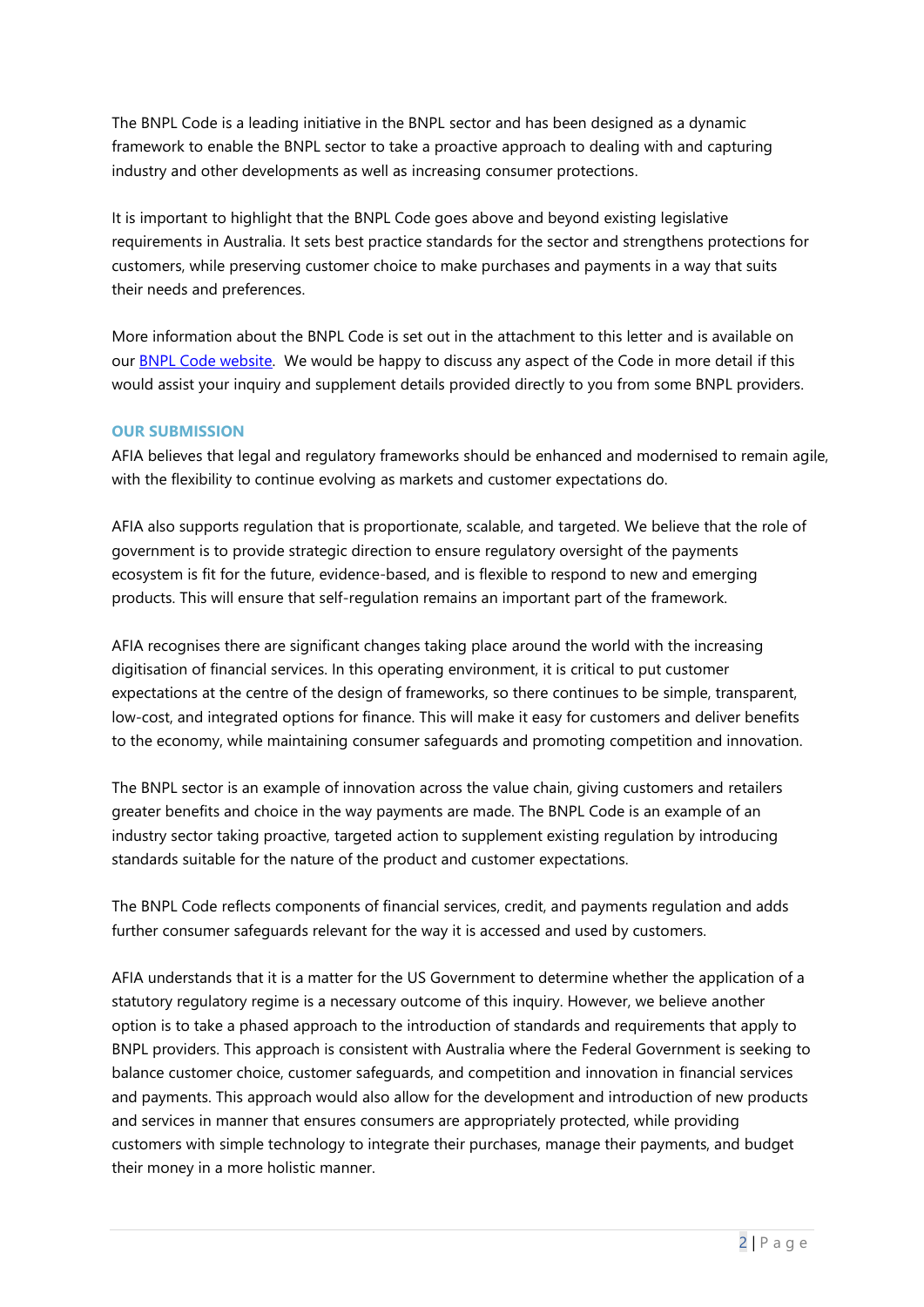The growth and diversity of the BNPL sector enhances consumer choice to use a product or service that suits their needs and preferences. The BNPL sector itself is diverse – there is a broad range of business models so customers wanting a BNPL option can chose the right one for them depending on their payment preferences, the type of purchase and their circumstances.

#### **PENDING CONSULTATION IN AUSTRALIA**

AFIA takes this opportunity to note the statement in your news item dated 12 January 2022 by Ashwin Vasan titled 'Our public inquiry on buy now, pay later' that "*in late October, the Reserve Bank of [Australia](https://www.rba.gov.au/media-releases/2021/mr-21-23.html) said that BNPL firms will no longer be able to bar merchants from passing on surcharges for their services*."

It is worth clarifying that the Reserve Bank of Australia is not the decision-maker on this matter, but has made a recommendation to the Federal Government to this effect. The surcharging regime in Australia differs from approaches to payments regulation adopted in other countries.

The Treasurer, the Hon Josh Frydenberg MP, has indicated that surcharging will be considered as part of a broader review of the operation of the payments system in Australia, which is a policy debate not just relevant for the BNPL sector, but other payments products.

This consultation is yet to commence. It remains the case that BNPL providers in Australia continue to preclude retailers from passing on the merchant fee to a consumer. We believe this is particularly important because it would be unfair for consumers to have to cover the costs that are a retailer benefit, with additional services, tools, and customer management offered by BNPL providers to their merchants and retail partners.

## **CLOSING REMARKS**

AFIA looks forward to working with the CFPB and contributing further information and data to support the creation of policy and regulatory settings that keep pace with evolving industry developments and customer expectations, strengthening economic recovery, and supporting the shift to a digitised economy.

We hope our submission assists the CFPB with its consideration of the most practical and effective model for regulation of BNPL in the United States. I would welcome the opportunity to provide further information about the BNPL Code if that would be helpful. If you would like to discuss our feedback further or require any additional information, please contact me at [diane.tate@afia.asn.au](mailto:diane.tate@afia.asn.au) or Tracey Lyons, Director, Industry Standards at [tracey.lyons@afia.asn.au](mailto:tracey.lyons@afia.asn.au)

Yours sincerely

Din Tan

Diane Tate **Chief Executive Officer**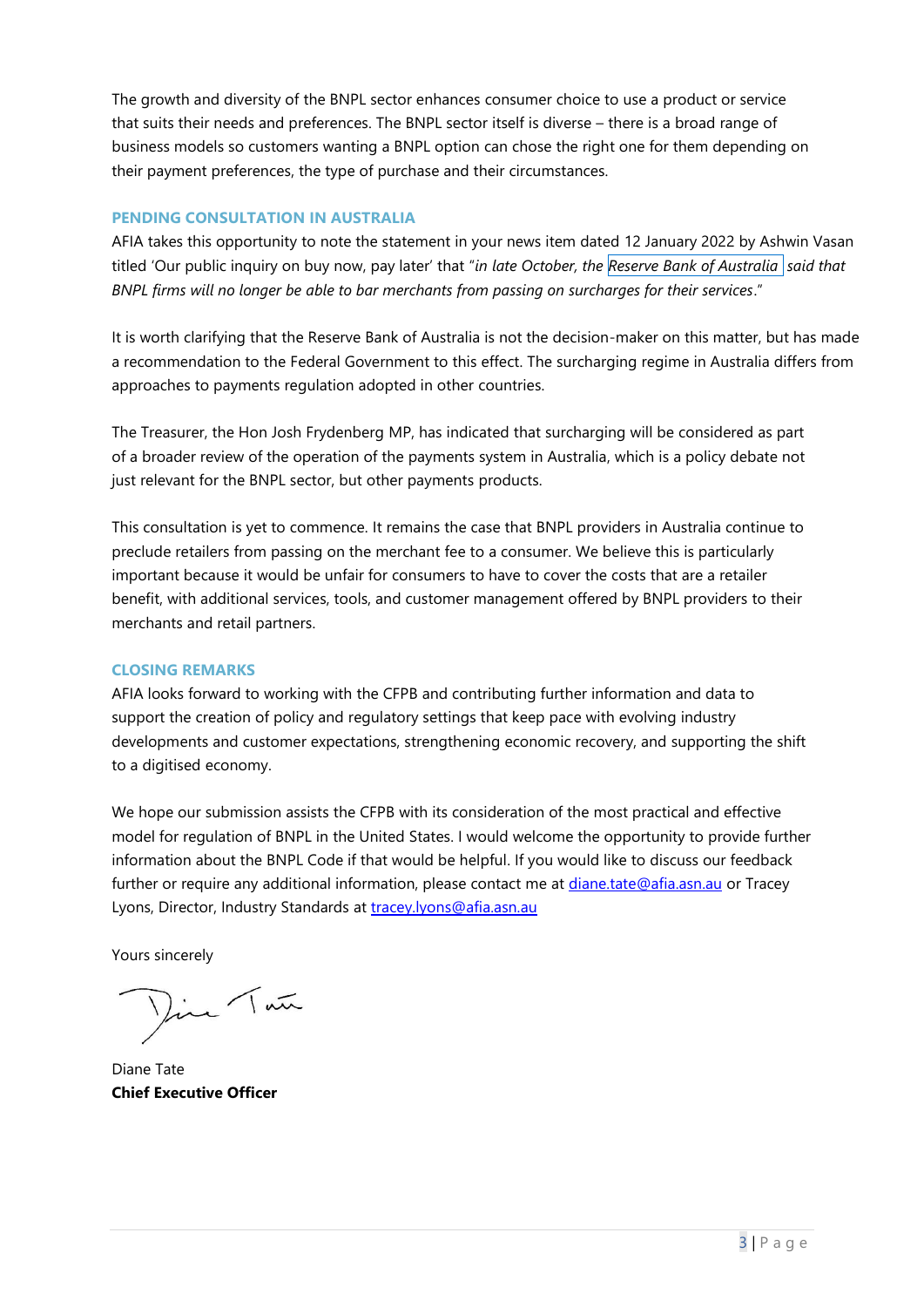## **THE AFIA BUY NOW PAY LATER CODE OF PRACTICE**

In March 2021, AFIA published the [Buy Now Pay Later Code of Practice](https://afia.asn.au/files/galleries/AFIA_Code_of_Practice_for_Buy_Now_Pay_Later_Providers.pdf) (BNPL Code). The BNPL providers accredited to this Code represent approximately 95 percent of the BNPL market in Australia, including Afterpay, Brighte, Humm Group, Klarna, Latitude, Openpay, Payright and Zip Co. A number of the signatories have operations in multiple jurisdictions, including the United States.

The BNPL Code was recently updated following a year of operation onto make it explicit that so-called online payday lending and wage advance activities are not BNPL products or services for the purposes of the Code, even if they are marketed or described as a BNPL product or service.

## **Background to development of the Code**

The BNPL Code represents the industry's comprehensive response to concerns of the Australian Parliamentary Senate Select Committee Inquiry on Australia as a Technology and Financial Centre, consumer advocates, and key regulators in Australia including the Australian Securities and Investments Commission (ASIC) about regulation of the BNPL sector.

The BNPL Code has been developed in response to recommendations in ASIC's Report 600 and by the Senate Economics Reference Committee. The Senate Inquiry's September 2020 interim report also recommended that the Australian Government support initiatives where self-regulation can be utilised appropriately and highlighted the BNPL Code as a clear example of industry working constructively together to respond to stakeholder concerns.

The Code was subject to an extensive consultation process to ensure that insights from the broad spectrum of stakeholders were included. Key stakeholders including Federal and State government politicians, policymakers, regulatory agencies, ombudspeople, and consumer groups were closely consulted in the development of the Code and continue to be highly engaged in its ongoing operation and effectiveness. Given the emerging nature of the industry and community expectations, AFIA welcomes this collaborative approach to the evolution of the Code.

The Code will be fully reviewed on a regular basis, but in any event not later than two years after commencement, and then at least every three years after that. As noted, we recently amended the definition of BNPL to ensure that it clearly did not cover online payday lending or wage advance products. These products have very different target markets and consumer risks.

## **The Code is customer-centric**

The BNPL Code is a leading initiative in the BNPL sector and has been designed as a dynamic framework to enable the BNPL sector to take a proactive approach to dealing with and capturing industry and other developments as well as increasing consumer protections.

The BNPL Code has been voluntarily developed and is intended to assist AFIA members who are signatories to the Code to:

- (a) promote a customer-centric approach to the design, marketing, and distribution of a BNPL product or service
- (b) promote high industry standards of service for customers and build best practices across the BNPL sector
- (c) support compliance with legal, regulatory, and industry obligations.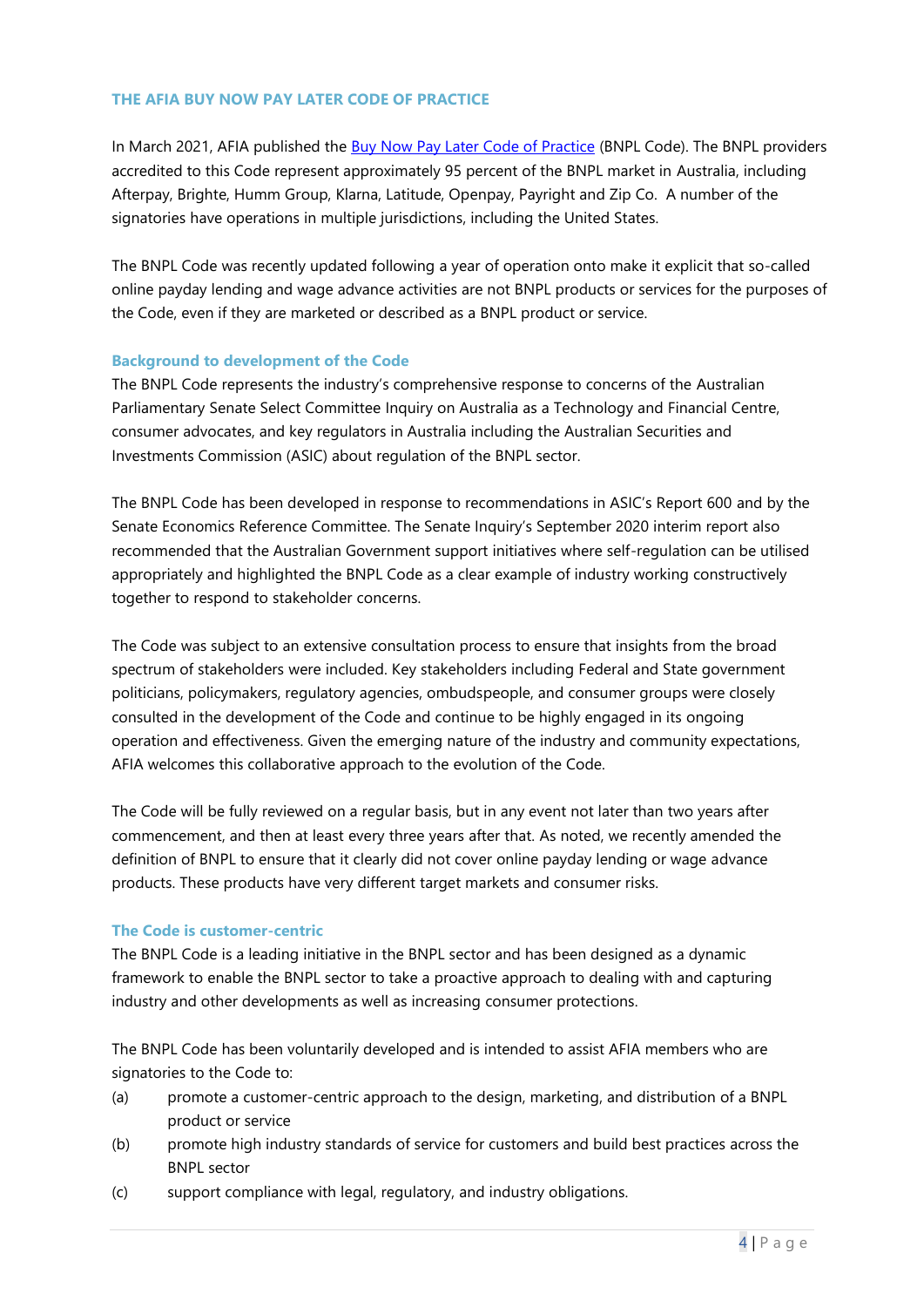It is important to highlight that the BNPL Code goes above and beyond legislative requirements in Australia. It sets best practice standards for the BNPL sector and strengthens protections for customers, while preserving customer choice to make purchases and payments in a way that suits their needs and preferences.

The BNPL Code requires code compliant BNPL providers to take a responsible approach to the provision of their products and services through nine key commitments. These are:

- focussing on customers
- acting fairly, honestly and ethically
- keeping customers informed about products and services
- making sure the product or service is suitable for the customer, including upfront assessment and existing customer assessment processes
- ongoing review of the suitability of products or services
- dealing fairly with complaints
- offering financial hardship assistance
- complying with legal and industry obligations
- supporting and promoting the Code.

## **BNPL providers are regulated**

Contrary to much public commentary, BNPL providers in Australia are required to meet multiple legal and regulatory obligations, and have oversight from ASIC, the Australian Competition and Consumer Commission, the Australian Transaction Reports and Analysis Centre (which enforces the anti-money laundering regime, among other things), the Office of the Australian Information Commissioner, and the courts. This regulatory oversight includes ASIC's broad product intervention power and the product design and distribution obligations in Chapter 7 of the Australian *Corporations Act 2001*. The BNPL Code proactively included commitments reflecting the design and distribution obligations in the law before they became effective for BNPL and other financial services providers on 5 October 2021.

## **The Code provides consumer protection**

The growth and diversity of the BNPL sector enhances consumer choice to use a product or service that suits their needs and preferences. The sector itself is diverse – there is a broad range of business models so customers, who want to use a BNPL product or service, can chose the right one for them, depending on their payment preferences, the purchase type and their circumstances.

The BNPL Code contains strong consumer protections including upfront customer assessments, existing customer re-assessments if the customer applies for a higher limit, and internal and external dispute resolution obligations.

All code compliant BNPL providers conduct upfront assessments on customers, prior to providing a product or service, to assess if the product will be suitable for them as a customer. It is also mandatory for these providers to have robust internal dispute resolution processes and to be members of the Australian Financial Complaints Authority, which is the external dispute resolution scheme for consumers who are unable to resolve complaints with member financial services organisations.

To support and protect their customers, all code compliant BNPL providers have caps on late fees, and conduct 'in life' checks to ensure the product or service remains suitable for them as customers. The Code also requires providers to be proactive in offering hardship assistance for customers in financial difficulty.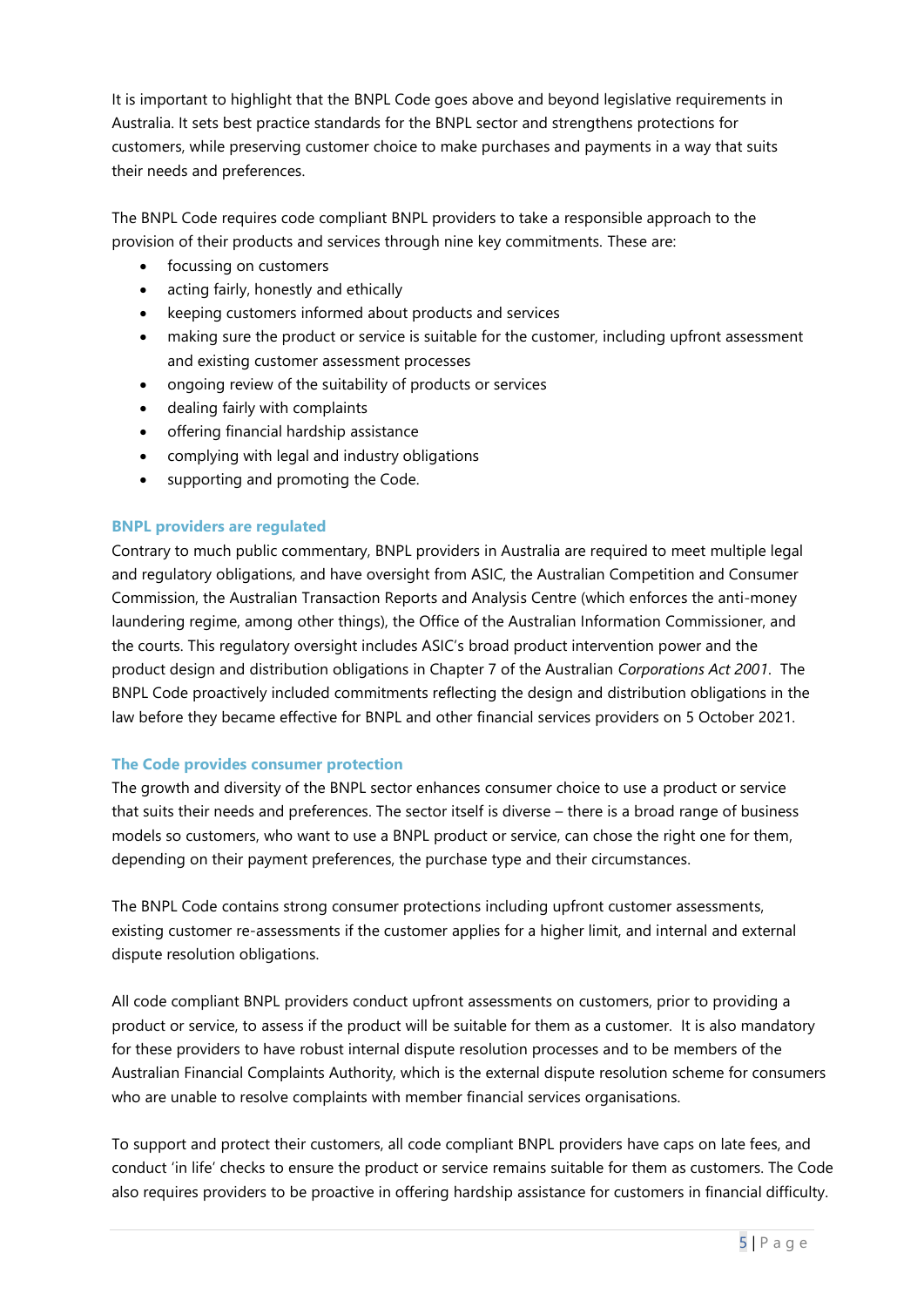## **The Code requires BNPL providers to keep customers properly informed about the product or service**

Under the BNPL Code, code compliant BNPL providers commit to keep customers properly informed about the product or service. To help customers stay in control and make informed decisions about products, services and repayments:

- (a) Terms and conditions will be fair, clear and transparent and written in plain language.
- (b) There is information about features and fees of different BNPL Products and Services on the AFIA website.
- (c) Prior to becoming a customer, applicants receive clear and prominent information about:
	- (i) Scheduled repayments obligations; and
	- (ii) The fees charged, including the fee amounts or how they will be charged.
- (d) Providers will send relevant and useful reminders about repayment obligations.
- (e) Through a provider' electronic platforms, a customer can access their statement and see each purchase and the total outstanding balance of purchases.
- (f) If a customer misses a payment:
	- (i) The provider will contact them before commencing to charge late fees; or
	- (ii) If the provider does not contact the customer in accordance with sub-clause (i), they will reverse any late fees charged if the customer makes a catch-up payment within 2 days of the missed payment.
- (g) If a late fee is charged, it will be fair, reasonable, and capped.
- (h) Customers will receive at least 40 days' notice in writing before introducing new fees or increasing existing fees.
- (i) Providers will provide notice as soon as is reasonably possible (and give at least 30 days' notice) when they make any other material changes to terms and conditions.
- (j) Contact details will be available on websites and electronic forms.

In addition, code compliant BNPL providers have committed to ensuring that advertising and promotional material is clear and not misleading or deceptive. Furthermore, terms and conditions will be distinguishable from marketing material and code compliant BNPL providers will comply (where relevant) with ASIC's best practice guidance on advertising.

## **The Code requires providers to assess the suitability of their product or service for a customer**

Assessing the suitability of a BNPL product or service is an important part of the customer onboarding process. In Australia, code compliant BNPL providers assess all new customers to ensure the product or service will be suitable, prior to providing it to a customer. Importantly, they ensure that affordability assessments are tailored, proportionate, and relate to the complexity of the product or service.

Under the BNPL Code, code compliant BNPL providers commit to ensuring that their products and services are suitable for customers and will assess all new customers prior to providing a product or service. This process includes but is not limited to identifying and verifying the customer in accordance with AML laws, being reasonably satisfied the customer is not a vulnerable customer as per ASIC's description of customer vulnerability<sup>1</sup>, the customer meets the suitability assessment criteria, is able to make the initial payment, and the repayment term is determined as suitable and consistent with the provider's internal risk management processes.

<sup>1</sup> Australian Securities and Investments Commission (2019) ASIC Corporate Plan 2019-2023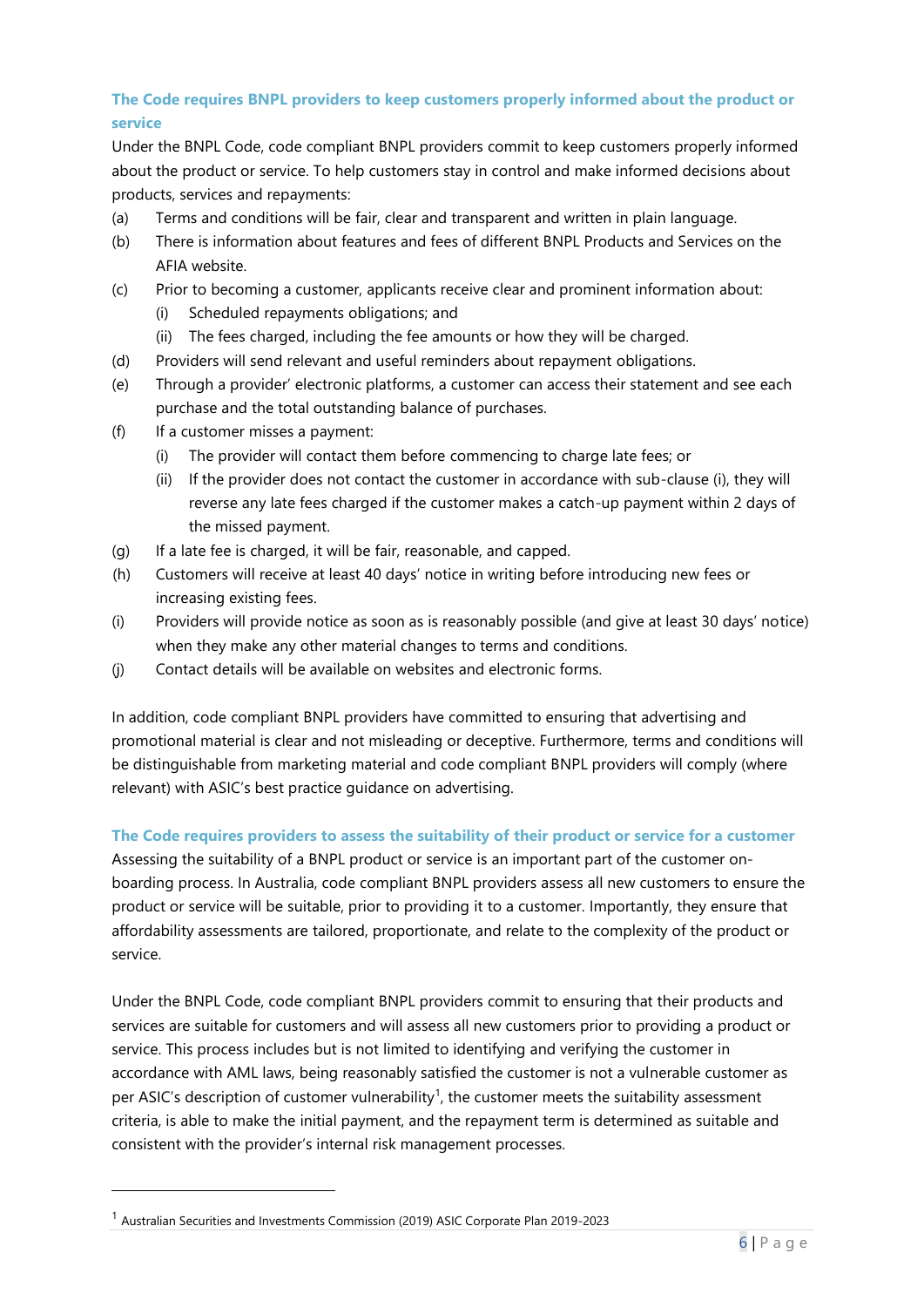For existing customers, code compliant BNPL providers assess all new transaction amounts to ensure that the product or service remains suitable to the customer prior to providing the new transaction amount. In addition, no additional product or service or increased transaction amount will be provided to a customer who is behind in payments.

More detailed information about the customer assessment process is set out in Section 11 of the BNPL Code.

## **The Code promotes compliance that keeps pace with the law and looks for opportunities for continued evolvement of best practice**

Within the AFIA BNPL Code, critically, there is a robust governance framework to support compliance with the BNPL Code and a range of sanctions that can be applied to a member that breaches its obligations under the Code.

The BNPL Code Compliance Committee (BNPL CCC) is an independent body that has been established by AFIA to monitor and investigate compliance by code compliant BNPL providers within the Code. The members of the BNPL CCC are appointed by the AFIA Board and each member must be an independent person with relevant experience at a senior level in finance, regulation, retail, or the community in Australia.

The BNPL CCC can conduct enquiries and audits of a code compliant BNPL provider's compliance with the Code and can investigate code compliance in response to an allegation from any person who alleges that a code compliant BNPL provider has or may have breached the Code.

If the BNPL CCC determines that a code compliant BNPL provider has breached a Code, the CCC and the relevant BNPL provider may agree on any corrective measures and timeframes for implementing them. The BNPL CCC can also impose sanctions on members including requiring the member to undertake a commercially reasonable rectification process, requiring a compliance review of remedial actions, issuing a formal warning, requiring a code compliance audit, publicising the non-compliance on AFIA's website and periodic reports, issuing a media release about the non-compliance, reporting the alleged breach to a regulatory body, suspending the member's code accreditation and/or recommending to the AFIA Board that the membership of AFIA be reviewed, suspended or terminated.

Some or all of the above sanctions in any code adopted in the United States would likely be of significant deterrence value in addressing compliance issues and will create confidence that a code provides substantive consumer protections and produces meaningful outcomes.

More information about the BNPL CCC, including its role and the actions it can take, is set out in the [Terms of Reference.](https://afia.asn.au/files/galleries/AFIA_BNPL_Code_of_Practice_Terms_of_Reference.pdf)

## **The Code requires BNPL providers to assist customers suffering financial hardship**

In relation to financial hardship assistance, code compliant BNPL providers have given commitments to:

- (a) Treat customers fairly, respectfully and consider their specific circumstances if they are experiencing financial difficulty
- (b) Train staff to treat diverse and vulnerable customers with sensitivity, respect and compassion. This includes specific training to identify signs of vulnerability, such as where there may be